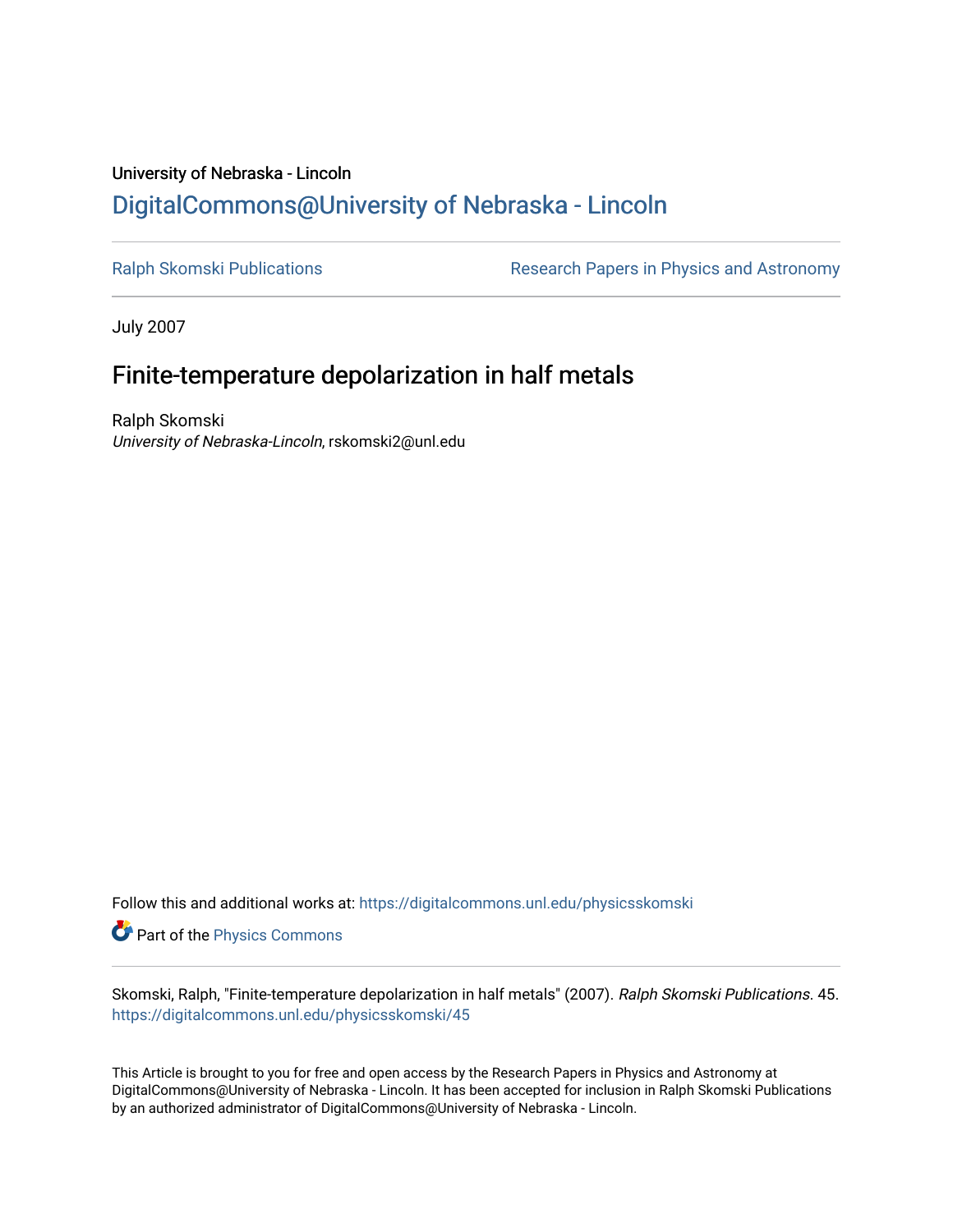Published in *Journal of Physics: Condensed Matter* **19** (2007) 315202 (14 pp); doi:10.1088/0953- 8984/19/31/315202 Online at http://stacks.iop.org/JPhysCM/19/315202 Copyright © 2007 IOP Publishing Ltd. Used by permission.

Submitted November 14, 2006; revised April 23, 2007; published July 3, 2007.

## Finite-temperature depolarization in half metals

## R. Skomski

Department of Physics and Astronomy and Nebraska Center for Materials and Nanoscience, University of Nebraska–Lincoln, Lincoln, NE 68588, USA

## **Abstract**

The temperature dependence of the spin polarization of type-I half-metallic ferromagnets is investigated and compared with that of other magnetic materials, such as semimetals, strong and weak ferromagnets, and exchange-enhanced Pauli paramagnets. Stable atomic moments, as realized by strong intra-atomic exchange, exhibit a nonzero spin-down density of states (DOS) at finite temperatures. This thermal spin mixing means that the conductivity of the "insulating" spin channel is always nonzero and that half-metallic ferromagnetism is an idealized limit. At zero temperature, similar effects are caused by intersublattice interactions, spin–orbit coupling and crystal imperfections. With increasing interatomic hopping, the moment becomes unstable, and Stoner-type thermal excitations yield an additional reduction of the spin polarization. In the Stoner limit, the hybridization gap closes far below the Curie temperature, and the corresponding transition temperature *T\** increases with increasing hybridization gap and decreasing band width. Correlations are analyzed by a version of the Kondo model and by an unrestricted Hartree–Fock approximation, and it is argued that correlations are less important than the leading one-electron contributions.

## **1. Introduction**

One approach in spin electronics is to use half-metallic ferromagnets or *half metals* [1– 3]. Ideal band gap half metals have nonzero ↑ and zero ↓ densities of states (DOSs) at the Fermi level, or vice versa, so there is only one spin channel for conduction. This translates into a spin-dependent conductivity and can be exploited in various applications. A key aspect of half-metallic ferromagnetism is finite-temperature behavior of the spin polarization, especially at the Fermi level. Both experiment and theory indicate that finitetemperature excitations are very effective in destroying the spin polarization. A striking experimental feature is the onset of "normal" ferromagnetism above 80-100 K in the semi-Heusler alloy NiMnSb  $[4]$  and in CrO<sub>2</sub> above 50–100 K  $[5]$ . Furthermore, real-structure features such as defects, surfaces, and interfaces may drastically reduce the spin polarization [3]. Electron states in half metals may be itinerant or localized, but even in the itinerant case, the finite-temperature behavior exhibits localized features [6], very similar to the situation encountered in ordinary itinerant ferromagnets [7, 8].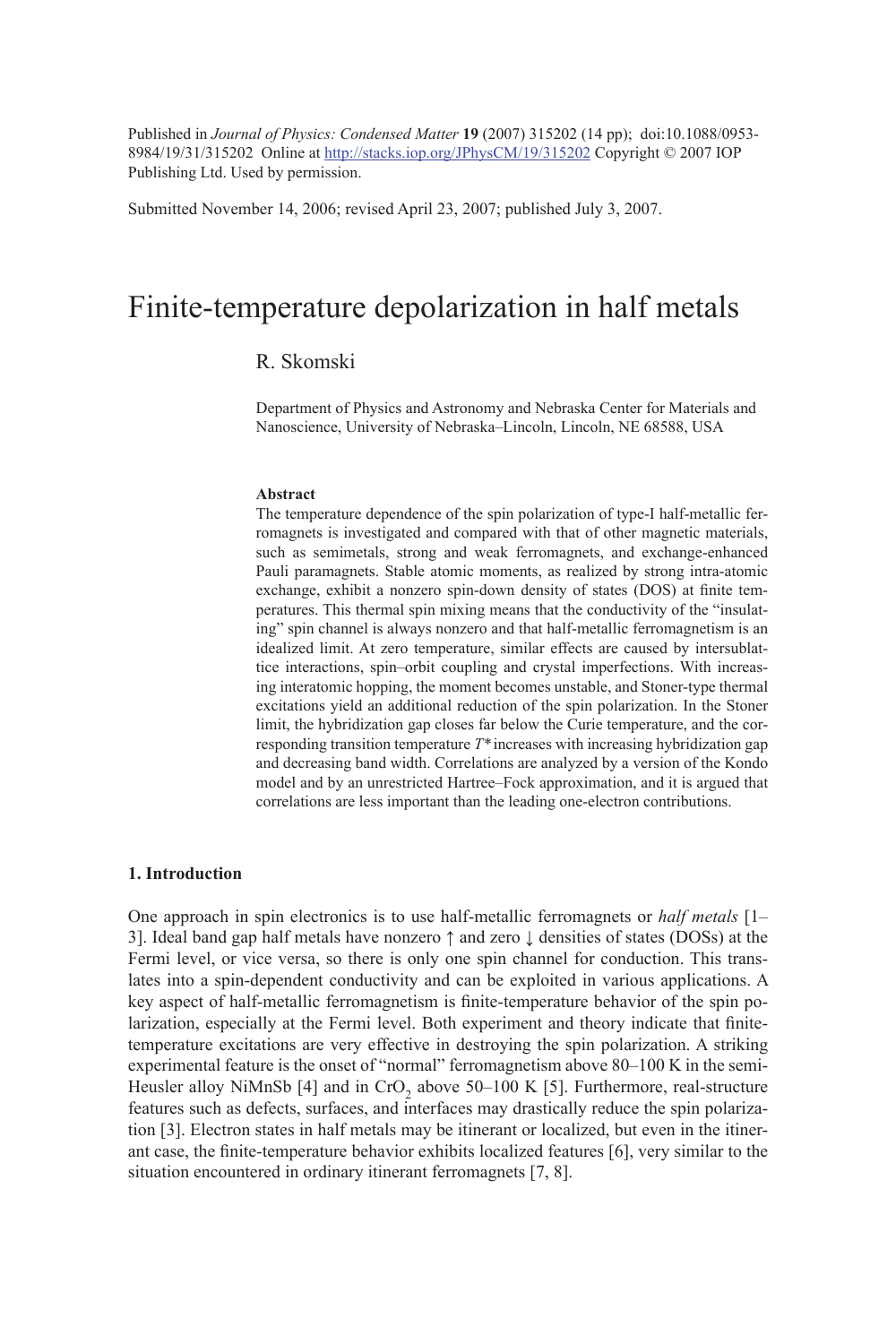

Figure 1. Schematic density of states in a type-I<sub>B</sub> half metal: (a) one-electron ground state, (b) effect of spin mixing at  $T > 0$  and (c) inclusion of non-quasiparticle states at  $T = 0$ .

A number of experimental and theoretical aspects of half metallics and some specific materials have been reviewed recently  $[2, 3, 9-12]$ . This paper focuses on the finite-temperature behavior of typical hybridization-gap half metals and includes both band-structure and correlation effects. One question is how the density of states (DOS) is modified. Figure 1 illustrates this point by comparing typical densities of states. Figure  $1(a)$  shows the zero-temperature  $\uparrow$  and  $\downarrow$  densities of states  $D(E)$  for a typical half metal. The DOS is characterized by a spin splitting  $\Delta s$ , and we see that  $D(E_F) = 0$  for  $\downarrow$  electrons. Figure 1(b) illustrates the modification of the DOS due to thermally activated spin mixing [13, 14]. We see that this mechanism yields a nonzero  $D(E<sub>F</sub>)$  for  $\downarrow$  electrons. Finally, figure 1(c) shows how the zero-temperature DOS is modified by a different mechanism, namely electron–magnon interactions leading to nonquasiparticle states [12, 15]. Here the ↓ DOS remains nonzero, but the onset of a nonzero ↓ DOS just above the Fermi level indicates that these excitations may become important at finite temperatures.

As analyzed by Skomski and Dowben [13], the reduction of the spin polarization due to spin mixing reflects the temperature dependence of the magnetization. For one-component magnets, a simple formula was obtained, and it was mentioned that crystal-specific features modify the picture [3, 13]. The same authors concluded that noncollinear sublattice effects play an important role in the realization of the spin polarization [3, 16]. More recently, a first-principles study by the Blügel group  $[17]$  has emphasized the role of hybridization effects, in addition to confirming the importance of local and global noncollinearities.

The main focus of this review is on how intra-atomic exchange and interatomic hopping modify the density of states and affect the finite-temperature behavior of half-metallic ferromagnets. A more practical question is: what structural and electronic features determine the reduction of the spin polarization at finite temperatures? Throughout the paper, we will compare half-metallic ferromagnetism with other types of magnetically ordered solids, such as itinerant ferromagnets and antiferromagnets, semimetals, Kondo magnets, and very weak itinerant ferromagnets.

## **2. Half metals and related magnetic materials**

## *2.1. Classifi cation of half metals*

Half metals have been classified by Coey and Venkatesan [2]. The are five main classes (I–V), each divided into subclasses A and B depending on whether the conductivity is re-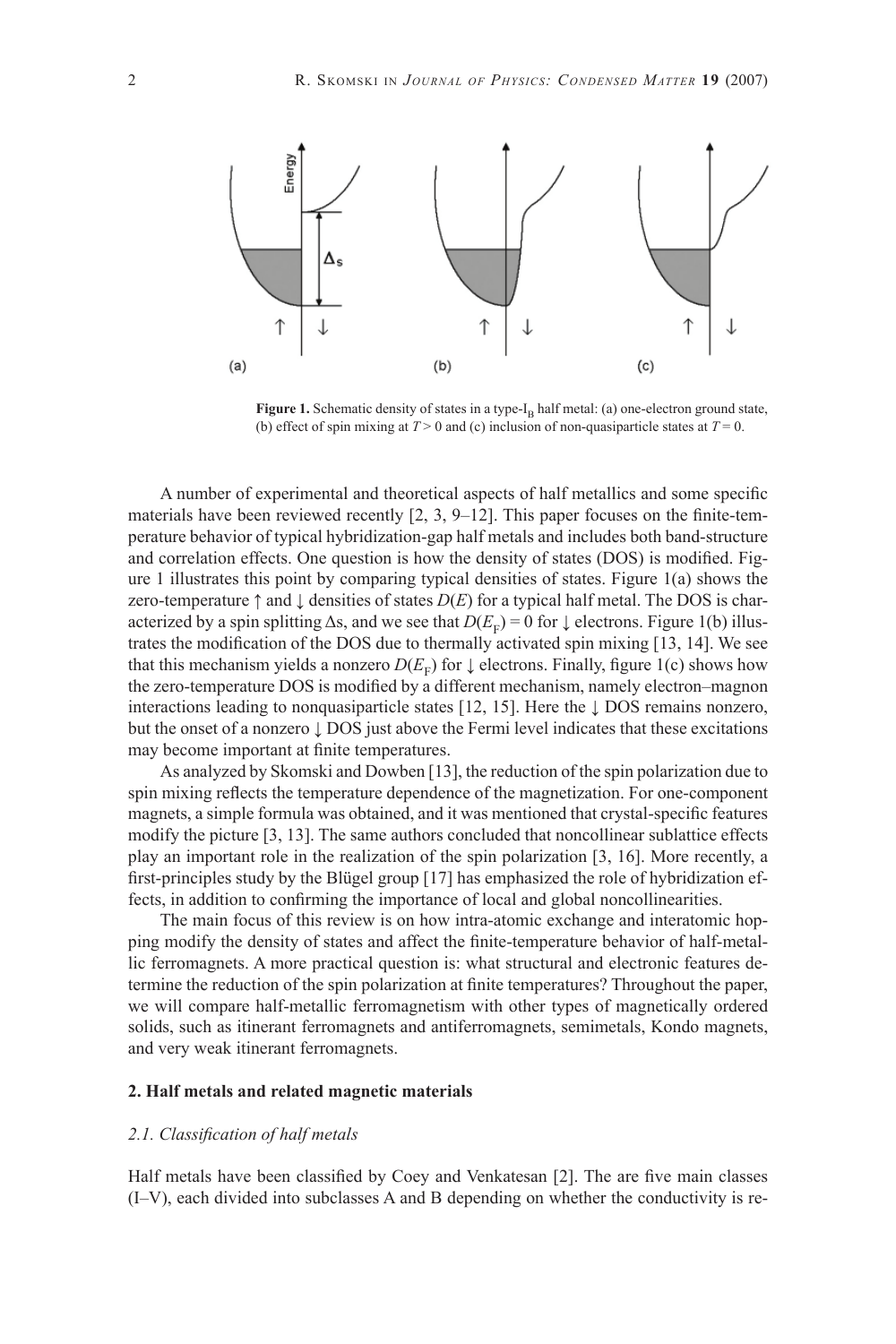

**Figure 2.** Simplified Stoner-type picture of itinerant ferromagnetism: (a) strong ferromagnet, (b) weak ferromagnet, and (c) Pauli paramagnet. Transitions from (a) to (b) and (c) may be realized, for example, by lattice compression, but thermally activated transitions to (c) are uncommon in simple ferromagnets.

alized by  $\uparrow$  electrons (A) or by  $\downarrow$  electrons (B). Type-I half metals (delocalized hybridization-gap materials) are similar to strong ferromagnets but are characterized by the absence of 4s electrons at the Fermi level. Typical examples are  $CrO<sub>2</sub>$  (IA), NiMnSb (IA), and Mn- $2$ VAl (IB), and a schematic IA DOS is shown in figure 1(a). Type-II half metals (localized hybridization-gap materials) such as  $Fe<sub>3</sub>O<sub>4</sub>$  (IIA) are nonmetallic due to narrow 3d bands but otherwise similar to type-I half metals. Their conductivity reflects the thermally activated hopping of  $\uparrow$  (IIA) and  $\downarrow$  (IIB) electrons.

In type-III half metals, or transport half metals,  $D(E_F) > 0$  for both  $\uparrow$  and  $\downarrow$  electrons, but for one spin direction, the electrons are localized. An example is the manganite  $La_{0.7}Sr_{0.3}MnO_3$ , which contains mobile Mn electrons of  $e_g$  character. Finally, most semimetals and semiconductors are nonmagnetic, but some carry a ferromagnetic moment and can be classified as type-IV and type-V half metallics, respectively. Semimetals, such as Bi, are defined by small carrier densities due to marginal overlap between valence and conduction bands. Unlike semiconductors, they have no band gaps, but the low carrier densities characteristic of both types of material lead to relatively large ranges of magnetic interactions [18, 19].

## *2.2. Relation to strong and weak ferromagnetism*

A key aspect of the finite-temperature depolarization is the nature of the excitations that reduce the spin polarization. Half-metallic ferromagnetism is closely related to strong ferromagnetism, except that ordinary strong ferromagnets, such as Co and Ni, have  $\uparrow$  and  $\downarrow$  4s electrons at the Fermi level. Figure 2 compares schematic densities of states (DOSs) for strong ferromagnets, weak ferromagnets, and Pauli paramagnets. The figure epitomizes the interpretation of half-metallic ferromagnetism as a delocalized or *itinerant* phenomenon.

Simplifying somewhat, itinerant ferromagnetism is caused by the Coulomb interaction  $V_{12}(\mathbf{r}, \mathbf{r}') = \mathbf{n}_{\uparrow}(\mathbf{r}) \mathbf{n}_{\perp}(\mathbf{r}')/4\pi\varepsilon_o |\mathbf{r} - \mathbf{r}'|$  between the electrons, where  $\mathbf{n}_{\uparrow}$  and  $\mathbf{n}_{\perp}$  are the particle-number operators for the two spin orientations. In this expression, it is not necessary to consider pairs of ↑↑ and ↓↓ electrons, because the Pauli principle forbids the occupancy of any state by electrons of parallel spin. Introducing the total particle number  $n = n_1 + n_1$ and the spin polarization  $s = n_1 - n_1$ , one obtains that  $n_1 n_1 = (n^2 - s^2)/4$ . This shows that the Stoner exchange favors ferromagnetism,  $s > 0$ . Depending on the context, this mechanism is known as intra-atomic exchange, Stoner exchange, or Hund's rule exchange.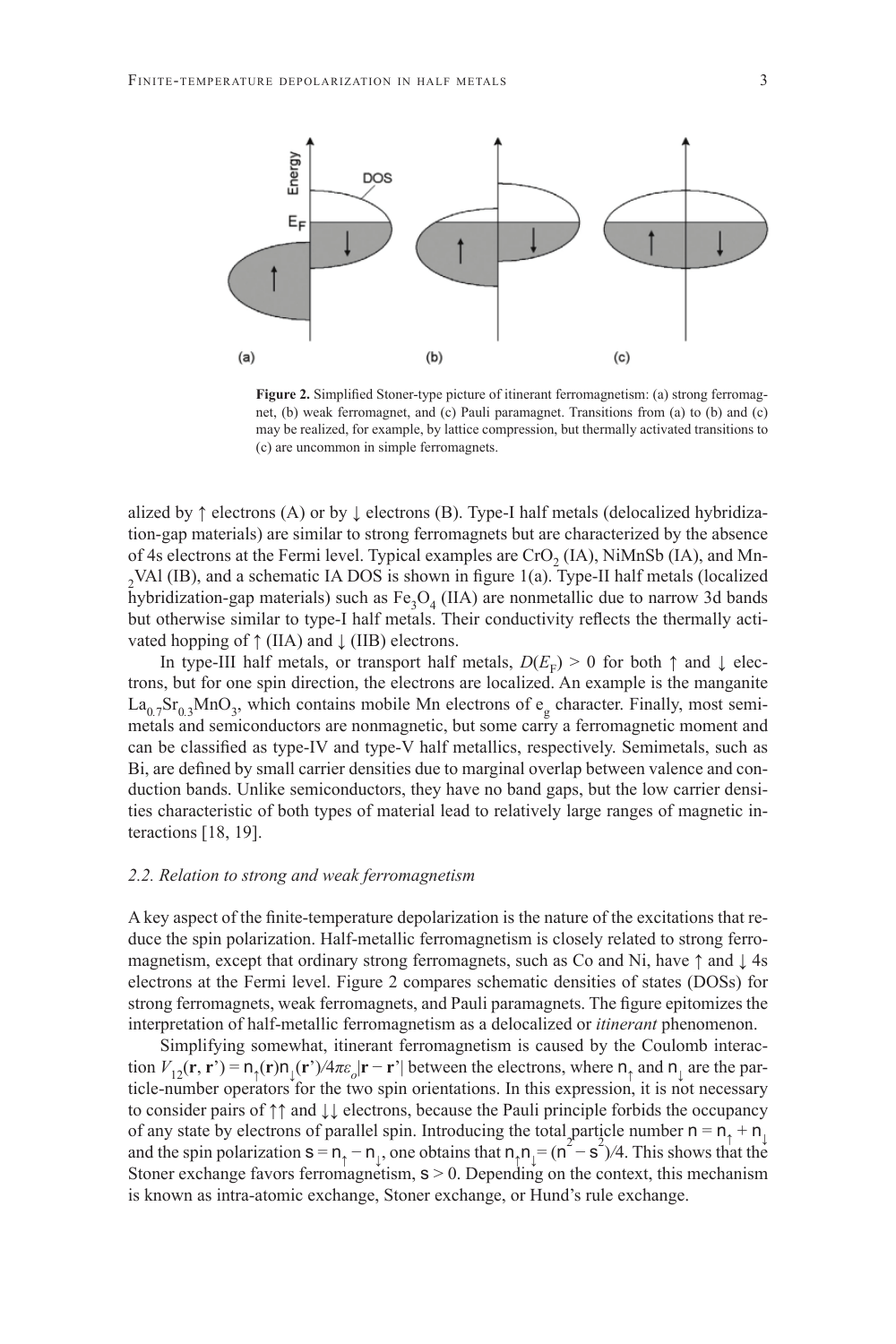In the simplest case, itinerant magnetism is described by the Stoner theory. It uses the approximate relation

$$
n_{\uparrow}n_{\downarrow} = n_{\uparrow} \langle n_{\downarrow} \rangle + n_{\downarrow} \langle n_{\uparrow} \rangle \tag{1}
$$

to map the complicated many-electron interactions  $V_{12}(\mathbf{r}, \mathbf{r}')$  on a effective or mean field  $V_{\text{eff}}(\mathbf{r}) \sim I \langle s \rangle$ . Here the Stoner parameter  $I \sim \int V_{12}(\mathbf{r}, \mathbf{r}) \, dV dV'$  describes the strength of intra-atomic Coulomb interaction. Essentially, the Stoner theory is a one-electron theory on a Hartree–Fock level, described by a single big Slater determinant. It ignores correlation effects which go—by definition—beyond the use of a single determinant. The Stoner interaction  $I \approx 1$  eV competes against one-electron hybridization energies (hopping energies), which are described by the d-band width *W* or, more precisely, by the density of states  $D \sim$ 1*/W* . Pronounced hopping yields low-lying bonding states populated by ↑↓ electron pairs, but in sufficiently narrow bands, the Stoner interaction dominates and the material becomes ferromagnetic. The corresponding condition  $D(E_F)I > 1$  is known as the Stoner criterion, and, in the ferromagnetic phase, the spin splitting  $D<sub>s</sub>$  is proportional to *I*.

Figure 2 shows the vanishing of the magnetic moment in the itinerant limit. In some materials, transitions between figures  $2(a)$ , (b) and (c) can be tuned by varying the lattice parameter [8, 20], but thermally activated Stoner transitions are a different story. Thermal excitations may destroy the magnetic moment by smearing the Fermi level, but typical exchange splittings are of the order of 1 eV, corresponding to temperature differences of order 10,000 K. In fact, the mechanism of figure 2 greatly overestimates the Curie temperature  $T_c$  of strong ferromagnets and makes the physically unreasonable prediction that the atomic moments vanish at  $T_c$ <sup>1</sup>. The failure of the Stoner theory is due to *spin fluctuations* [7, 21–25], that is,  $M = 0$  at  $T_c$  reflects the thermal randomization of atomic spin directions in combination with well-conserved atomic moments.

Weak ferromagnets are subclassified into nearly strong ferromagnets, such as Fe, and very weak itinerant (VWI) ferromagnets, such as  $ZrZn<sub>2</sub>$  [25]. Nearly strong ferromagnets exhibit strong spin fluctuations and behave similarly to strong ferromagnets. In VWI ferromagnets, the Stoner criterion is barely satisfied, the ferromagnetism is unstable, and the magnetic moments are drastically reduced at the Curie temperature. In this rather exotic regime, thermal excitations yield a transition from weak ferromagnetism, figure  $2(b)$ , to metallic paramagnetism, figure  $2(c)$ . A similar subclassification exists for paramagnets, distinguishing ordinary Pauli paramagnets from exchange-enhanced Pauli paramagnets such as Pd and Pt. Exchange-enhanced paramagnets are close to satisfying the Stoner criterion and are easily spin polarized by magnetic neighbors. They exhibit nearly ferromagnetic regions (paramagnons) reminiscent of VWI spin fluctuations.

The localized (or Heisenberg) and delocalized (or Stoner) regimes in strong and VWI ferromagnets, respectively, are idealized limits. The real situation is intermediate, but the question arises whether half metals are closer to strong ferromagnetism or to VWI ferromagnetism. For half metals, the situation was analyzed by Otto *et al.* [6], who advocated the local-band picture, that is, strong ferromagnetism (section 3). However, this view has not remained unchallenged and seems to be only partially adequate (section 5).

#### **3. Spin mixing at finite temperatures**

The randomization of the spin directions in the localized picture involves Coulomb interactions on a local scale and is, in a strict sense, a many-body effect. However, essential features of the mechanism are reproduced on a one-electron level, by treating n↑ and n↓ as local operators with quantization axes parallel to the atomic magnetic moments [7, 20]. This

<sup>&</sup>lt;sup>1</sup> By definition,  $T_c$  implies the vanishing of the volume-averaged moment **M** ~ **m**, but this is usually realized as an average over all moment directions  $\mathbf{m}/m$  whereas  $m = |\mathbf{m}|$  remains finite.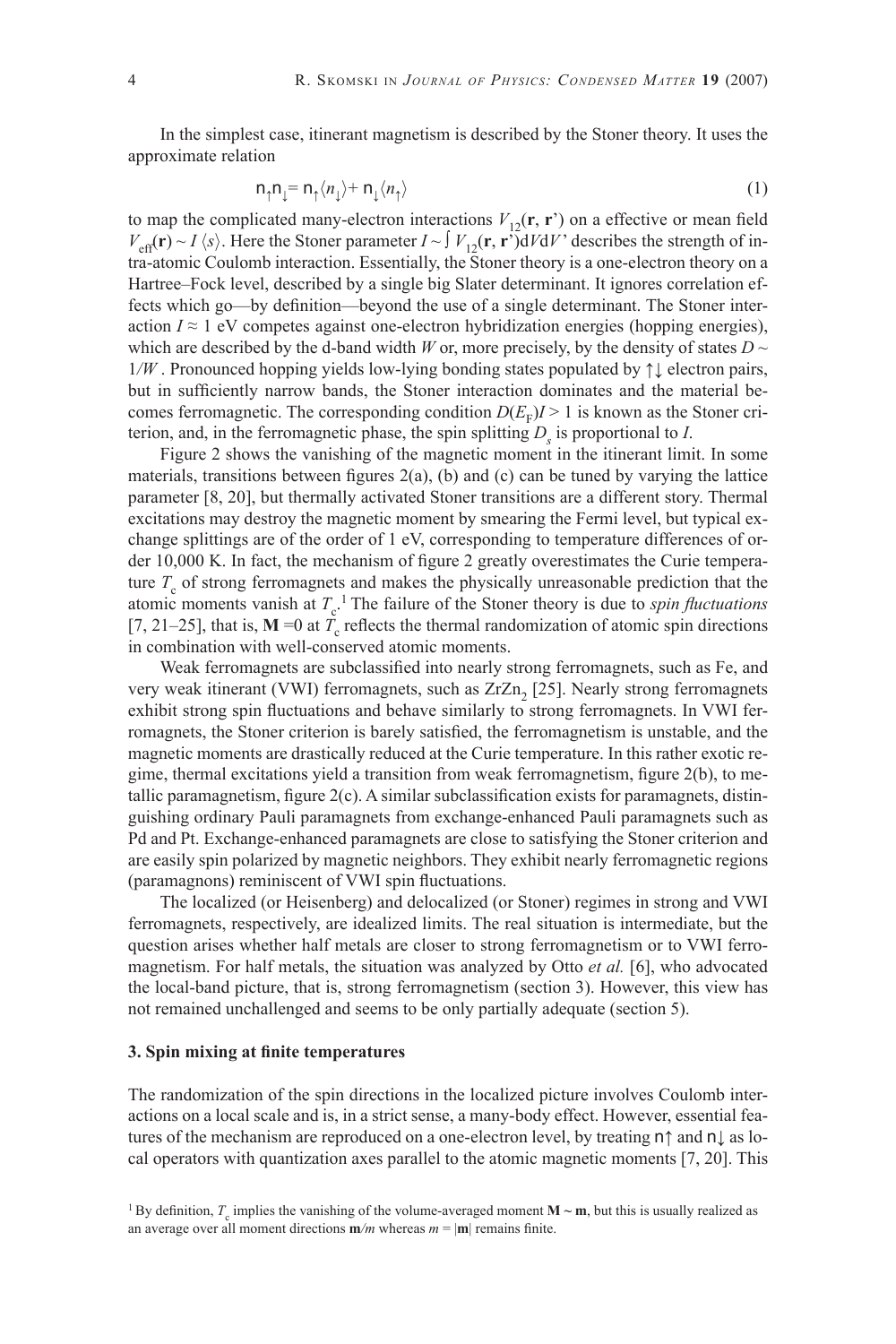

**Figure 3.** Spin directions and wavefunctions: (a)  $T = 0$  and (b)  $T > 0$ . A classical vector pointing in a direction above the equator plane (*x*–*y* plane) has no projection in the −*z* direction, but in quantum mechanics there is a nonzero probability  $\psi^* \psi_{\downarrow}$  of realizing the  $\downarrow$ state.

does not mean that correlation effects are unimportant in half metals. One example is the Kondo effect, which is closely related to the double exchange in transport half metals such as  $La_{0.7}Sr_{0.3}MnO_3$  (section 5.3). The limit of strong intra-atomic exchange corresponds to the picture of figure 1(b) [13]. Interatomic hopping leads to conduction in the  $\uparrow$  channel of a type-I<sub>B</sub> half metal if there are  $\downarrow$  states at the Fermi level. These states are automatically created by spin disorder, because any misaligned spin has a nonzero projection in the ↑ direction (spin mixing). Figure 3 illustrates this quantum effect for isolated atoms.

A semiquantitative treatment of the spin mixing is achieved by specifying hopping, orbital and intra-atomic energies. A simple tight-binding model Hamiltonian is

$$
\mathcal{H}_{\mu\nu i k \sigma \sigma'} = t_{\mu \nu i k} \delta_{\alpha \beta} - V_{\mu} \delta_{\mu \nu} \delta_{i k} \delta_{\alpha \beta} - I \delta_{\mu \nu} \delta_{i k} \mathbf{e}_i \cdot \boldsymbol{\sigma}_{\alpha \beta}.
$$
 (2)

Here  $t_{\mu\nu i k} = \langle \varphi_{\mu}(\mathbf{r} - \mathbf{R}_i) | t | \varphi_{\nu}(\mathbf{r} - \mathbf{R}_k) \rangle$  is the hopping integral between a  $\mu$ -type orbital at  $\mathbf{R}_i$ and a *ν*-type orbital at  $\mathbf{R}_k$ ,  $V_\mu$  is the crystal-field energy for the *μ*-type orbital, and  $\mathbf{e}_i$  is the local magnetization direction. In the absence of spin disorder, the spin structure of a ferromagnet is described by the Pauli matrix  $\sigma$ <sub>z</sub> whose  $\uparrow$  and  $\downarrow$  eigenfunctions are  $(1, 0)^T$  and  $(0, 1)^T$ , respectively, and yields an exchange-energy difference of 2*I* between spin-up and spin-down electrons. The starting point for describing finite-temperature spin disorder is the standard spin-1*/*2 rotation matrix

$$
\mathsf{U}(\phi,\theta) = \begin{pmatrix} \cos(\frac{\theta}{2})e^{i\phi/2} & \sin(\frac{\theta}{2})e^{-i\phi/2} \\ -\sin(\frac{\theta}{2})e^{i\phi/2} & \cos(\frac{\theta}{2})e^{-i\phi/2} \end{pmatrix}
$$
(3)

which rotates a  $\uparrow$  spin by the angles  $\theta$  and  $\varphi$ . The  $\mathbf{e}_i \cdot \sigma_{\alpha\beta}$  exchange term in (1) is diagonalized by  $U^{-1} = U^{+}(\varphi_{i}, \theta_{i})$ . Applying the transformation  $\tilde{U}_{t} = U^{+}(\varphi_{1}, \theta_{1}) \cdots U^{+}(\varphi_{i}, \theta_{i})U^{+}(\varphi_{i}, \theta_{i})$ +1, $\theta_i$ +1) ···**U**<sup>+</sup>( $\varphi_N$ , $\theta_N$ ) to equation (2) yields

$$
\mathcal{H}^{t}_{\mu\nu ik\alpha\beta} = t_{\mu\nu ik} \Sigma_{\gamma} U_{\alpha\gamma}(\phi_i, \theta_i) U^{+}_{\gamma\beta}(\phi_k, \theta_k) - (V_{\mu} \delta_{\alpha\beta} + I \sigma_{z\alpha\beta}) \delta_{\mu\nu} \delta_{ik} \tag{4}
$$

where the thermal spin disorder has been mapped onto random hopping integrals.

The low-temperature behavior of (1) is dominated by long-wavelength spin waves, where neighboring spins remain nearly parallel. Using  $U(\varphi_k, \theta_k) \approx U(\varphi_i, \theta_i)$  and exploiting the identity  $U(\varphi_i, \theta_i)U^+(\varphi_i, \theta_i) = I$ , we find that  $U(\varphi_i, \theta_i)U^+(\varphi_i, \theta_i) \approx I$ . This means that the transformed hopping integrals are very similar to those at zero temperature, and the total wavefunction obtained via U*<sup>t</sup>* is a good approximation. Figure 1(b) shows a typical density of states for nonzero spin disorder. Compared to figure 1(a), the  $\downarrow$  DOS exhibits minor distortions, but in the ↑ gap the DOS changes qualitatively, from zero to nonzero. An estimate for the magnitude of this spin-mixing contribution to the DOS is

$$
D_{\uparrow}(E) \approx \frac{M(0) - M(T)}{M(0) + M(T)} D_{\downarrow}(E)
$$
\n<sup>(5)</sup>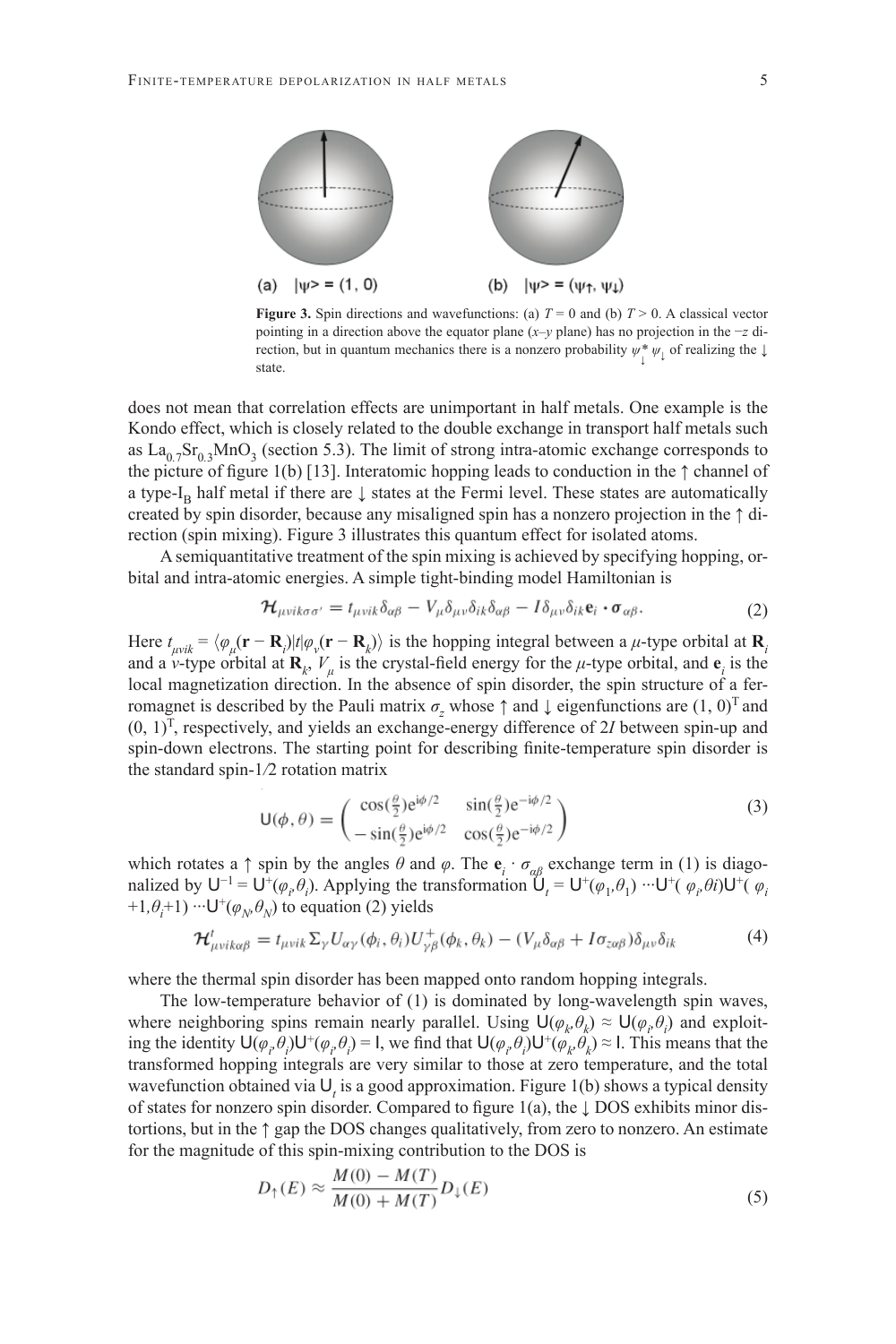where  $M(T)$  is the magnetization. This means that the resistance of the  $\uparrow$  channel changes from infinity to a finite value.

It is important to note that equations (2) and (4) include intersublattice interactions, global noncollinearities, and hybridization effects on a tight-binding level. This can be seen from the hopping integrals  $t_{\mu\nu i k}$ , which depend on both the involved atomic orbitals ( $\mu$  and *ν*) and on the sublattice affiliation of the neighboring atoms (*i* and *k*). However, the hopping integrals determine whether the system is ferromagnetic or paramagnetic, and in the derivation of  $(5)$  it is assumed that the atomic moments rotate without change in magnitude (strong ferromagnetism). This is reasonable for low temperatures but breaks down when finite-temperature excitations start to distort the density of states [3].

## **4. Sublattice effects**

A striking feature of most or all half metals is the strong temperature dependence of the spin polarization, and (5) contributes to this dependence. One reason is that the temperature dependence of the spin polarization of half-metallic ferromagnets is more pronounced than in ordinary metallic ferromagnets. In this section, we consider half-metallic ferromagnets that contain two or more magnetic sublattices with temperature-independent atomic moments, whereas section 5 focuses on mechanisms that may reduce the magnetic moment.

Half metals have relatively complicated crystal structures, such as Heusler (Mn<sub>2</sub>VAl), semi-Heusler (NiMnSb), and rutile  $(CrO<sub>2</sub>)$  structures, and their magnetism cannot be reduced to that of simple metallic magnets [16]. In particular, atoms belonging to nonequivalent crystallographic or magnetic sites have different magnetic moments (sublattice formation). An extreme but rather trivial case is bulk antiferromagnetism, where the  $\uparrow$  and  $\downarrow$ spin channels are equivalent and nothing is gained by using spin-polarized electrons. Cases of interest in half-metallic ferromagnetism are intermediate between ferromagnetism and antiferromagnetism and include both collinear ferromagnets or ferrimagnets and noncollinear spin structures. There are three reasons for the importance of these structures. First, from other ferromagnets it is known that sublattices have a strong effect on the temperature dependence of the net magnetization  $[8, 26]$ . In small magnetic fields, such as of interest in the present context, this effect may be very pronounced, but high magnetic fields tend to align sublattices and smooth the corresponding noncollinearities. This enhances the magnetization well below  $T_c$ . Figure 4 illustrates this point by comparing  $M(T)$  curves for zero magnetic field (solid line) and moderate to high magnetic fields (dashed line). Second, noncollinearities are harmful to spin-dependent transport, because they yield a second spin channel for conduction. Third, different transition-metal sublattices yield, in general, different spin-scattering contributions per atom.

There are generally many sublattices. On a mean-field level, a system with N sublattices yields *N* nonlinear equations with *N* unknowns [27], and the determination of the Curie temperature amounts to the diagonalization of an  $N \times N$  matrix  $J_{ij}$ , where *i* and *j* denote the sublattices. In ferromagnets (FMs), the corresponding eigenmodes are plane waves (spin waves), and the ground-state spin structure is characterized by the wavevector  $k = 0$ . Figure 4 shows the temperature dependence of the magnetization for a typical two-sublattice ferromagnet. In high field, the behavior is reminiscent of that of ordinary ferromagnets, but in low field, we see an inflection which strongly affects the  $\downarrow$  DOS of equation (5).

In antiferromagnets (AFMs),  $k = \pi/a$  describes an antiparallel spin orientation between nearest neighbors. As in some elemental rare earths, competing interactions may give rise to noncollinearities with *incommensurate* wavevectors, even in perfectly periodic crystals. Incommensurate means that the wavelength is unrelated to integer multiples of the lattice constant. For example, in NiMnSb, there is a magnon mode of wavevector  $k_o a / 2\pi \approx 0.3$ ,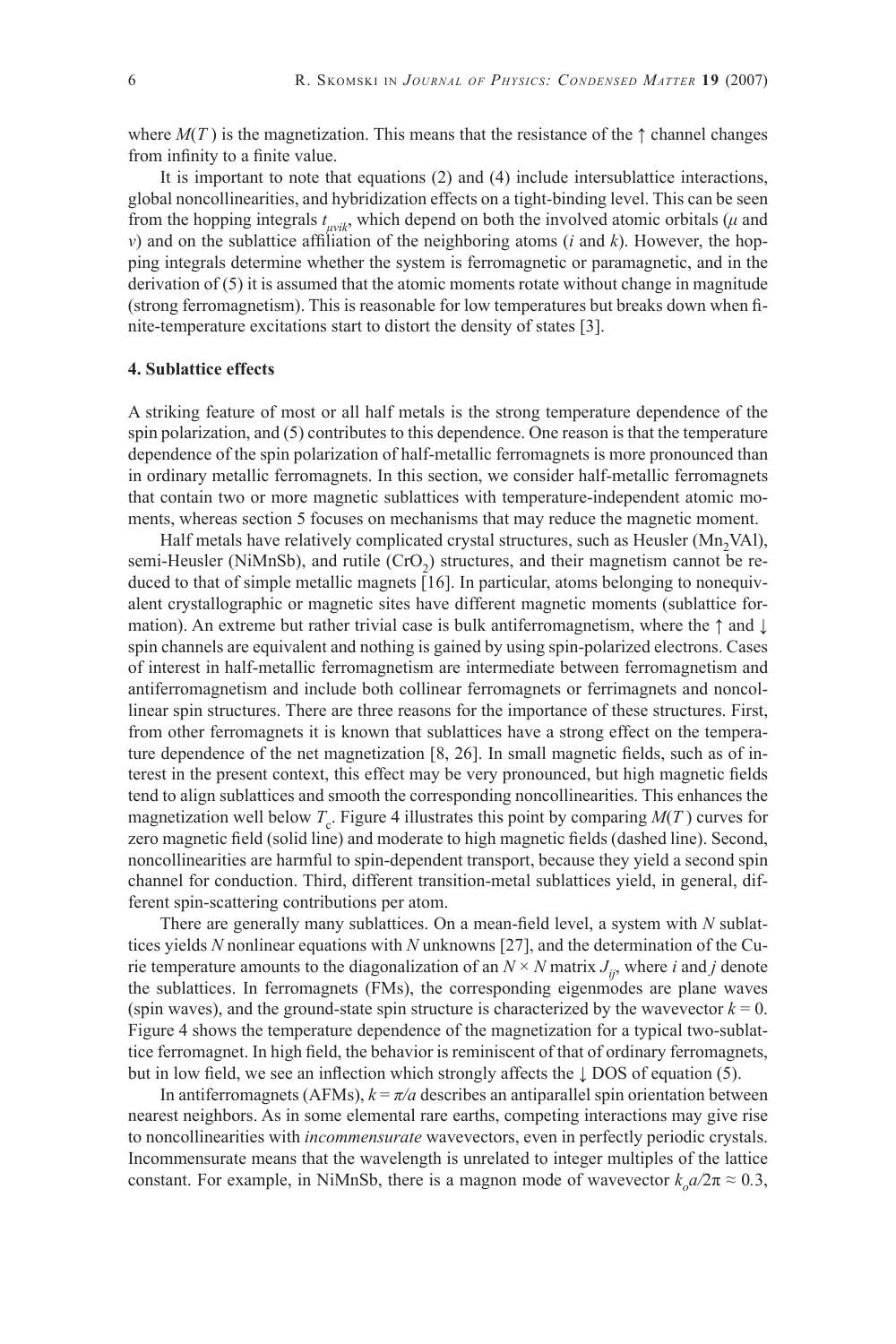

**Figure 4.** Magnetization of a two-sublattice magnet in high (dashed line) and low (solid line) fields. The noncollinearity behind the reduced low-field magnetization (solid line) reflects competing exchange (sections 4 and 5) rather than spin–orbit coupling (section 6).

corresponding to a magnetization angle of about 60° between next-nearest Mn neighbors [3, 4]. Note that this noncollinearity reflects to competing exchange and must not be confused with the noncollinearity due to Dzyaloshinskii–Moriya interactions [16].

Commensurate and incommensurate magnetization modes in half metals (section 6) are important, because they yield spin mixing. In *k*-space, the whole spectrum of *k*-values is necessary to explain the spin structure of the system. A semiquantitative two-level solution is to restrict the consideration to the most important wavevectors:  $\mathbf{k} = 0$  and  $\mathbf{k} = \mathbf{k}_o$ . Projecting the problem onto the two modes yields the equations [16]

$$
\langle m \rangle = \frac{\langle f \rangle}{h + \Delta J/2} \tag{6a}
$$

and

$$
m_o = \frac{f_o}{h - \Delta J/2}.\tag{6b}
$$

Here  $\langle m \rangle$  and  $\langle f \rangle$  are the transverse-magnetization and random-thermal-force volume averages, whereas  $m_o$  and  $f_o \sim \text{exp}(i\mathbf{k}_o \cdot \mathbf{r}) f(\mathbf{r}) dV$  are the amplitude of the noncollinear mode and the corresponding Fourier-transformed inhomogeneity, respectively, and the (positive) eigenvalue difference *J* describes the relative stability of the noncollinear state.

Equation (6) shows that the noncollinear exchange  $(\Delta J)$  suppresses ferromagnetic excitations (a) but enhances and stabilizes the noncollinear mode (b). In a very large positive field, both  $\langle \mathbf{m} \rangle$  and  $\mathbf{m}_o$  are zero, that is,  $M_z$  is close to saturation. With reduced field strength  $h$ , both the volume-averaged random forces,  $\langle f \rangle$ , and the random-force projections onto the chiral mode, **f***o*, tend to destabilize the ferromagnetic state. However, due to the opposite sign of the  $\Delta J$  contribution, the incommensurate mode is more enhanced; when  $h = DJ/2$ , then the saturated or aligned state becomes unstable, and the magnet becomes a "spin colloid" [16]. Such noncollinear modes may also be of interest in other areas of technology, such as room-temperature magnetic cooling, because they are able to absorb a certain amount of heat (magnetic entropy).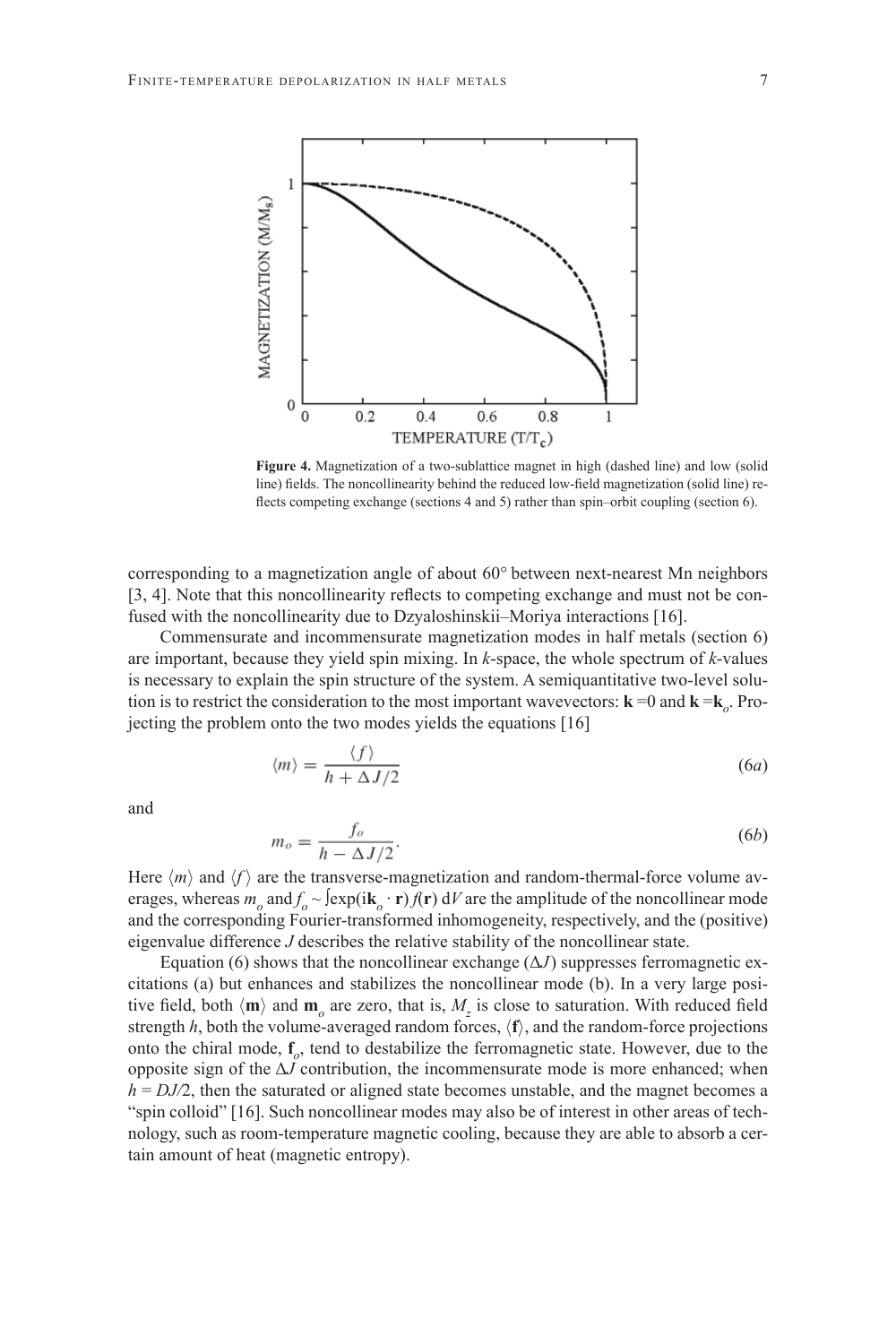

Figure 5. Simplified DOSs for (a) ferromagnetic and (b) antiferromagnetic order. This example illustrates how the DOSs depend on the local magnetization direction.

## **5. Band-structure and correlation effects**

Sections 3 and 4 have focused on thermal excitations where the magnitude of the atomic moment is *conserved*, assuming that the localized regime of section 3 is more adequate than the opposite itinerant regime outlined in figure 2. The localized regime is a fair starting point for many magnets, but in reality there is always some moment reduction. First, in a one-electron picture, any attempt to change the angle between the moments of neighboring atoms may reduce the moment. The VWI ferromagnetism discussed in section 2 is a drastic case, but similar phenomena occur in half-metallic ferromagnets. Second, solidstate magnetism is caused by electron–electron interactions, but one-electron calculations ignore correlation corrections and may overestimate the magnetic moment. For example, figures  $1(a)$  and (c) illustrate how nonquasiparticle excitations  $[12, 15]$  change the density of states (DOS) near the Fermi level. This section deals with the relation between bandstructure effects and electron– electron interactions (correlations). By analyzing one-electron effects (section 5.1), non-Fermiliquid contributions (section 5.2), and Kondo-type interactions (section 5.3) it is argued that correlation effects are relatively unimportant in typical half-metallic magnets.

#### *5.1. Band structure and magnetic order*

Spin inhomogeneities may alter the DOS beyond the Stoner shift shown in figure 2. An instructive example is the extreme limit of antiferromagnetic order, where nearest-neighbor spins belong to different sublattices (1 and 2) of antiparallel spin orientation. This effect is actually encountered in manganites, where ferromagnetic (FM) and antiferromagnetic (AFM) configurations compete [9]. Figure 5 compares the schematic DOS for the FM  $(a)$ and AFM (b) cases. The origin of the big difference is well understood. In antiferromagnets, each second spin has the "wrong" orientation, because the Stoner or *V* term in equation (2) changes sign. Hopping onto neighboring sites is therefore unfavorable, and the AFM bands are much narrower than the FM bands.

The difference between the FM and AFM DOSs in figure 5 is the main reason for the frequent occurrence of antiferromagnetism in the middle of the 3d series, as exemplified by elemental Mn. It also explains why FM and AFM manganites are conducting and insulating, respectively, and is one aspect of the double exchange [28, 29] in manganites (section 5.3).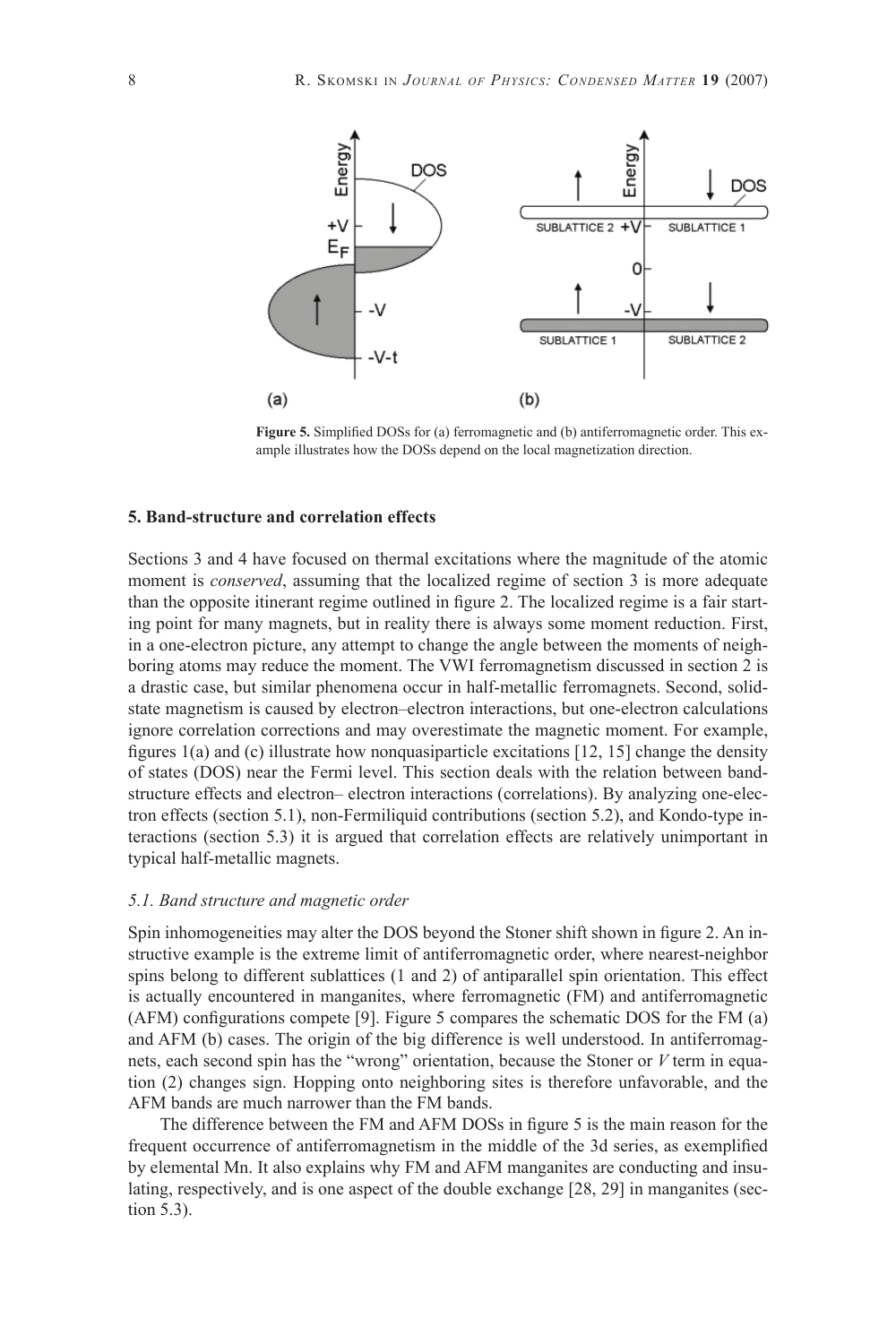

Figure 6. Densities of states in a one-dimensional spin model. (a) Ferromagnet (bright) and Curie paramagnet (dark), and (b) antiferromagnet (bright) and incommensurate magnet with  $k\alpha/2\pi = 0.3$  (dark). In all cases, only one spin direction is shown.

To gauge the effect of thermally disordered and incommensurate spin states on the band structure, we exploit the random-alloy analogy of spin disorder, where A and B atoms correspond to ↑ and ↓ moments. The effect is seen most easily in one dimension: the effect of disorder increases with decreasing dimensionality. Figure 6 compares the DOSs for various configurations. Only one spin direction is shown, and the ratio  $V/t$  of on-site exchange to hopping is equal to 0.9. The swallowtail shape of the ferromagnetic DOS is a one-dimensional band-structure effect, but otherwise the bright (FM and AFM) regions in figure 6 are equivalent to figure 5. The peaks and valleys in the dark regions of figure 6 reflect electronic Bragg reflections (a) at well-aligned spins ( $\theta \approx 0^{\circ}$  or 180°) and (b) at the noncollinear spin distribution. The dark regions exhibit a particularly strong dependence on the details of the model and, in (b), on the wavevector of the magnons.

In spite of the drastic band-structure changes, the atoms may keep their magnetic moments. The random-alloy or "paramagnetic" DOS in figure 6 is similar to the modification of the band structure of rare-earth magnets due to  $Gd^{3+}$  ions [30], although the metallic Gd3+ moment is *always* conserved, whereas 3d moments may or may not be conserved. For example, first-principles calculations indicate that Mn moments in the half-metallic alloy NiMnSb are very stable, whereas the Ni moment easily collapses [17]. The Ni moment (0.26  $\mu_B$ ) is much smaller than the Mn moment (3.7  $\mu_B$ ) and contributes very little to the magnetization, but the Ni plays an important role in the formation of the hybridization gap. This is an example of a thermally distorted band structure mentioned at the end of section 3. However, the assumption of pronounced spin misalignment, epitomized by figure 1 in  $[17]$ , implies a contribution similar to figures 1(b) and 4, and blurs the distinction between spin mixing and band-structure effects.

A simpler and physically more transparent interpretation is that the thermally reduced Mn magnetization yields a diminished Mn exchange splitting. Straightforward bookkeeping for weak ferromagnets with Stoner-type rectangular bands of width *W* then yields an approximate relation for the temperature dependence of the hybridization gap,

$$
\Delta(T) = \Delta(0) - \frac{W}{5}(m(0) - m(T))
$$
\n(7)

where  $m(T)$  is the Mn magnetization measured in  $\mu_B$  per atom. The gap reaches zero at a transition temperature  $T^*$  obtained from  $m(T^*) = m(\tilde{0}) - 5\Delta(0)/W$ . For typical half-metal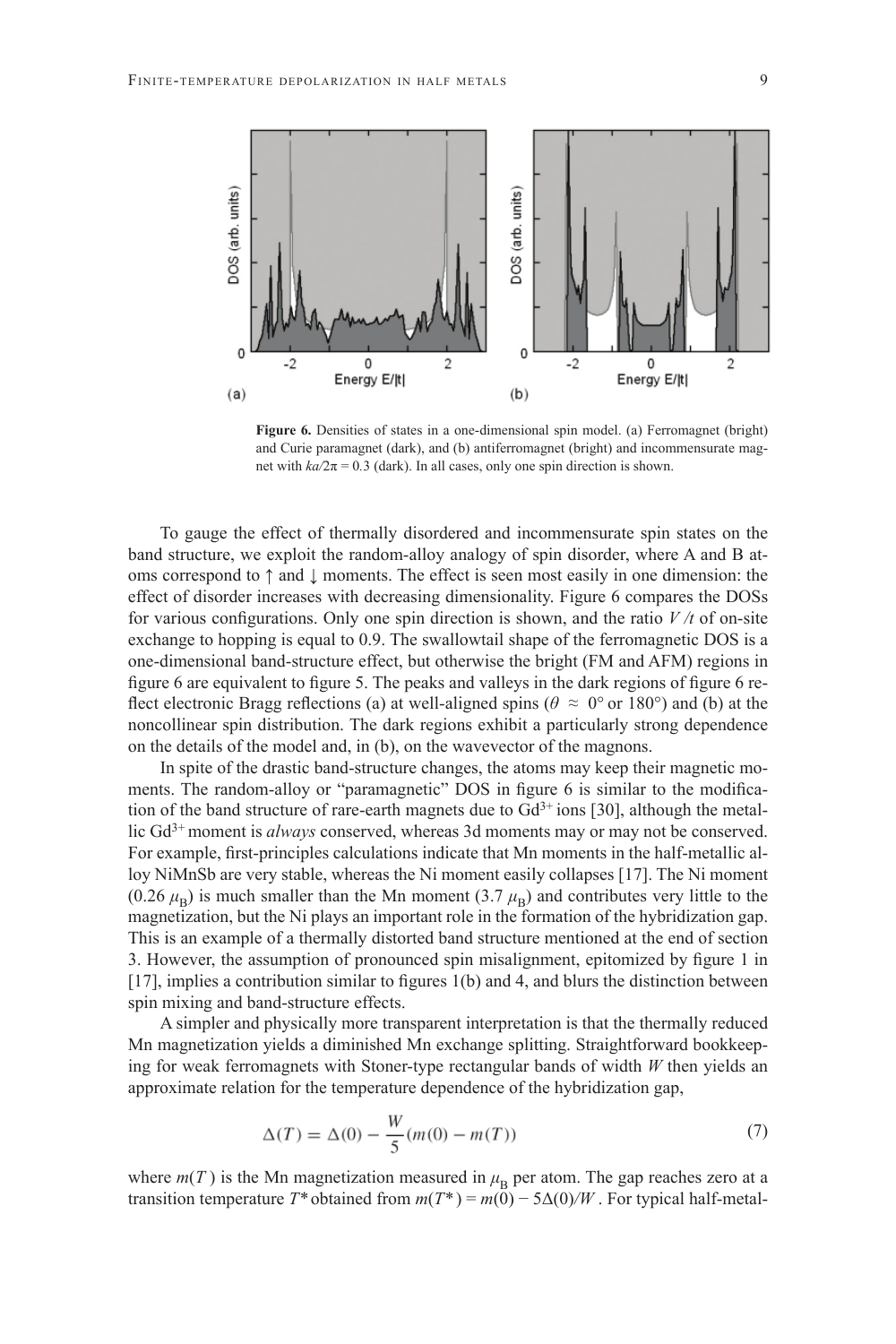lic ferromagnets,  $5\Delta(0)/W < 1$ , and the gap closes well below the Curie temperature. The effect is most pronounced for narrow gaps and wide bands, as contrasted to the regime considered in section 3, where the band width and gap are comparable. A very similar mechanism exists in strong ferromagnets, which leads to the conjecture that thermal gap closure is a typical rather than exceptional new feature.

Incidentally the behavior of NiMnSb is very similar to that encountered in  $L1_0$  alloys such as CoPt and FePt [31, 32], where the 3d atoms spin polarize the 4d/5d atoms and where the 4d/5d moment collapses in an antiferromagnetic environment. In both cases, the unstable subsystem is an exchange-enhanced Pauli paramagnet, although nonlinear contributions are not necessarily negligible and series expansion [17] is a rather crude approach (see p 120 in [8]).

### *5.2. Correlations and nonquasiparticle effects*

In the limit of strong correlations, there are stable magnetic moments (sections 3 and 4). The moments are often reproduced by one-electron calculations, which treat many-body interactions on a mean-field level (on-site Stoner exchange), but other properties, such as excitation energies and charge fluctuations, are less well described. More generally, strongly correlated magnets exhibit deviations from the Fermi-liquid or quasiparticle theory. A wellknown example is spin–charge separation [7, 33], which means that the electron positions (charge degree of freedom) become largely independent of the spin direction.

Figure 1(c) shows that the nonquasiparticle states  $[12, 15]$  yield qualitatively new features. However, this does not necessarily mean that they yield strong deviations from (5). At low temperatures, the calculation by Irkhin *et al.* [12] reproduces the spin-mixing expression (5), but above a crossover temperature *T\**, the magnetization is drastically reduced [12]. The crossover temperature scales as

$$
T^* \sim T_c \frac{m^2 \Delta_s^2}{k_{\rm F}^4}.
$$
\n<sup>(8)</sup>

When  $I \sim \Delta_s$  is much larger than  $t \sim k_F^2/m$ , as assumed in the localized picture of sections 3 and 4, then  $T^* \gg T_c$  and the corrections due to (8) can be ignored. In the opposite limit,  $T^*$  $\ll T_c$ , the finite-temperature magnetization undergoes a significant reduction.

Equation (8) indicates that the assumption of a well-conserved atomic spin splitting is not applicable for  $T > T^* [12]$ . However, the reduction is a Stoner effect similar to (7) rather than a correlation effect, because *T\* decreases* with *I* and the magnetization reduction is most pronounced for small *I* , where standard band-structure and Fermi-liquid theories are applicable. Details of the DOS [12] affect the outcome of this band-structure modification but do not introduce correlations.

Note that Otto *et al.* [6] investigated the electrical resistivity and the Hall effect of various semi-Heusler alloys, including NiMnSb, and concluded that the local-band description is much more adequate than the itinerant or "weak-exchange" description. In their paper, the term local-band magnetism is defined very broadly, including the disordered local moment (DLM) picture [34] and anticipating the spin mixing of section 3.

### *5.3. Kondo interactions*

An interesting correlation effect in systems containing both localized and extended electrons is the *Kondo effect*. In a narrow sense, the term refers to the resistance minimum observed in metals containing magnetic impurities, but the phenomenon also occurs in other correlated systems, such as heavy fermions and manganites. A key feature of the Kondo effect is the simultaneous involvement of strongly correlated electrons in localized orbitals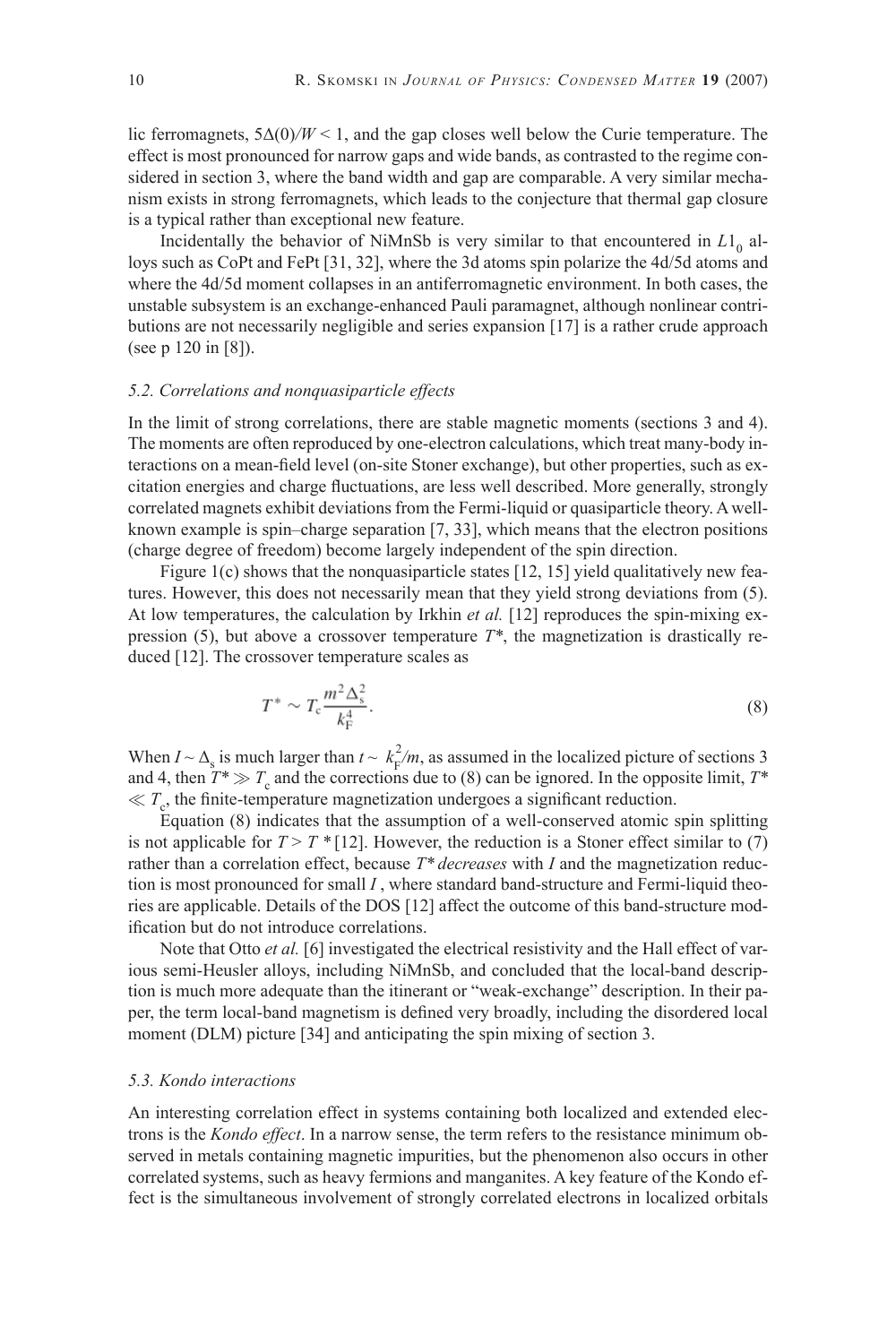|loc〉 and weakly correlated electrons in extended orbitals |ext〉 [7]. Examples of localized and extended orbitals, respectively, are the following pairs: (i) 3d and 4s electrons in dilute magnetic transition-metal alloys such as Cu<sub>1-x</sub>Fe<sub>x</sub>, (ii) 4f or 5f and conduction electrons in heavy-fermion compounds such as CeAl<sub>2</sub>, and (iii) Mn  $t_{2g}$  and  $e_g$  and electrons in manganites. In the case of Mn, the interaction gives rise to ferromagnetic *double exchange*, and a similar situation is encountered in the half-metallic oxide  $CrO<sub>2</sub>$ . The corresponding ferromagnetic spin alignment enhances not only the magnetization but also the conductivity (section 5.1). Since the Kondo effect involves strongly correlated electrons, it can be used to investigate correlations.

A comprehensive description of the Kondo effect requires the consideration of many electrons, but to see the essential many-body features of the phenomenon, it is sufficient to consider just two electrons in two orbitals [7]. It is convenient to start from the two-electron wavefunction

$$
|\psi\rangle = c_1 |\text{ext}\rangle |\text{ext}\rangle + c_2 |\text{ext}\rangle |\text{loc}\rangle + c_3 |\text{loc}\rangle |\text{ext}\rangle + c_4 |\text{loc}\rangle |\text{loc}\rangle. \tag{9}
$$

For example, the  $c<sub>2</sub>$ -term means that the first and second electrons are in the extended and localized states, respectively. In terms of the basis defined by (9), the Hamiltonian is

$$
\mathcal{H} = \begin{pmatrix} V & t & t & 0 \\ t & 0 & 0 & t \\ t & 0 & 0 & t \\ 0 & t & t & U - V \end{pmatrix}.
$$
 (10)

Here  $V = E_{ext} - E_{loc}$  is the spin-independent orbital energy difference between the extended and localized electrons ( $V > 0$ ),  $U \sim I$  is the Coulomb energy, and  $t < 0$  is the hopping integral between  $|ext\rangle$  and  $|loc\rangle$ . The orbital energy *V* favors the occupancy of the localized orbital, but the strong Coulomb repulsion  $U > V$  makes the double occupancy of this orbital energetically unfavorable. Since *U* is very large, we can ignore the admixture of  $|loc\rangle$   $|loc\rangle$ character to the system's low-lying states.

In the absence of hopping, the ground state of  $(10)$  is two-fold degenerate, corresponding to the wavefunctions  $|\psi_{+}\rangle = |ext\rangle |loc\rangle \pm |loc\rangle |ext\rangle$ . The function  $|\psi_{+}\rangle$  is symmetric and describes an antiferromagnetic (AFM) spin singlet ( $\uparrow \downarrow$ ,  $S = 0$ ), whereas the antisymmetric wavefunction  $|\psi_{-}\rangle$  corresponds to a ferromagnetic (FM) triplet ( $\uparrow \uparrow$ ,  $S = 1$ ). In the presence of hopping, the triplet remains unaffected  $(E = 0)$ , but the AFM singlet,  $|ext\rangle|loc\rangle + |loc\rangle|ext\rangle$ , hybridizes with  $|ext\rangle$  ext). This hybridization *lowers* the energy of the AFM state by  $2t^2/$ *V* and means that the ground state is antiferromagnetic. Figure 7 shows the corresponding level splitting. Note that the FM state is unable to benefi t from the hopping, because the Pauli principle excludes the double occupancy of any orbital by parallel spins.

In the ground state, the localized spin is compensated (screened) by the delocalized spin, but when the temperature exceeds the Kondo temperature  $T_K$ , then the  $\uparrow \downarrow$  and  $\uparrow \uparrow$  configurations are both occupied and the net coupling between screening cloud and the localized spin vanish. Together with the accompanying resistance minimum near  $T_K$ , this is a signature of the Kondo effect. Note that the Kondo temperature  $2t^2/V$  is formally independent of *U* but is based on the assumption of strong correlations,  $U = \infty$ . Physically, the first and second electrons are attracted by the low orbital energy of the localized orbital (energy gain  $V$ ), but the second electron is repelled by the strong Coulomb interaction of the first electron. In the one-electron approximation, the second electron does not know the position of the first electron, because it interacts with an average electron distribution. This overestimates the Coulomb energy.

Interestingly, the Kondo splitting of figure 7 is reproduced by an *unrestricted Hartree– Fock* (HF) approximation. The idea is to use a single Slater determinant constructed from arbitrary one-electron wavefunctions, as proposed by Coulson and Fischer [35]. In their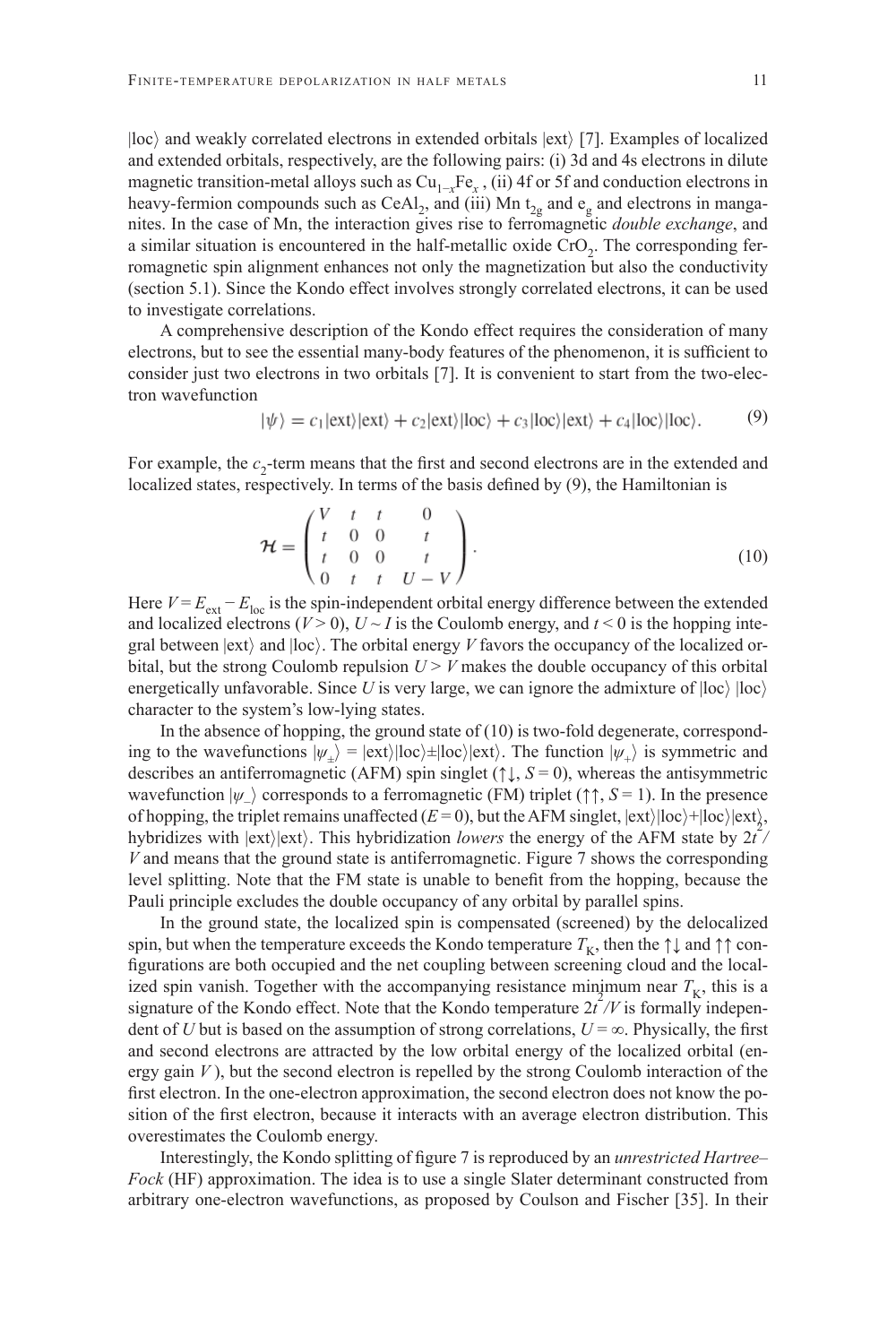

Figure 7. Kondo interactions in a half-metallic model. The bright gray configurations indicate admixture due to hybridization. Simplifying somewhat, the model is of type III, but similar effects exist in type-I half-metals, such as  $CrO<sub>2</sub>$ .

original form, the Fisher–Coulson wavefunctions describe a  $H<sub>2</sub>$  molecule by partially localized one-electron orbitals, in contrast to "Bloch-symmetric" bonding and antibonding one-electron orbitals with symmetric electron densities. Describing the FM state by  $|\psi_1\rangle$  =  $|ext\rangle$  and  $|\psi_2\rangle = |loc\rangle$ , using the AFM ansatz  $|\psi_1\rangle = |ext\rangle$  and  $|\psi_2\rangle = |loc\rangle + c_o|ext\rangle$ , and minimizing the AFM energy yields  $c<sub>o</sub> = -E<sub>o</sub>/2t$  and reproduces the Kondo splitting. Bloch-symmetric and unrestricted Hartree–Fock approximations are a notoriously unreliable tool to investigate excitations in correlated electron systems. However, in the present case, the relevant first excited state is ferromagnetic, and it is well-known that the Pauli principle takes care of correlations in the ferromagnetic state.

#### **6. Discussion and conclusions**

The experimental investigation of half metals poses a number of challenges, and a variety of questions remain to be answered. First, the detection of half-metallic ferromagnetism is more complicated than the detection of "simpler" phenomena, such as ordinary ferromagnetism and metallic conductivity [2]. Second, the phenomenon itself has been questioned on intrinsic and extrinsic grounds [3], and it seems that both real-structure imperfections and thermal disorder have a very negative effect on the spin polarization. Important real-structure or extrinsic features are atomic defects, grain boundaries, interfaces and nanoscale geometrical features, which all affect the local DOS. For example, spin mixing involving nanojunctions was investigated in [36].

A different question is the existence of intrinsic half-metallic ferromagnetism in perfect bulk materials. As pointed out in section 4, magnetic measurements are often performed in high magnetic fields; this overestimates the spin polarization by aligning the magnetic sublattices and makes the measurements less sensitive to a small spin minority density of states. The compound structure of half metals yields a number of low-energy transverse and longitudinal optical modes, which couple to spin-wave modes and reduce the net magnetization [3, 4]. In real space, the magnetization modes correspond to a tilting between neighboring atomic spins, depending on the *k*-vector where the phonon and magnon bands cross. Generally, the closer to the Brillouin zone edge the magnons and transverse optical modes couple, the greater the tilt angle. The corresponding moment misalign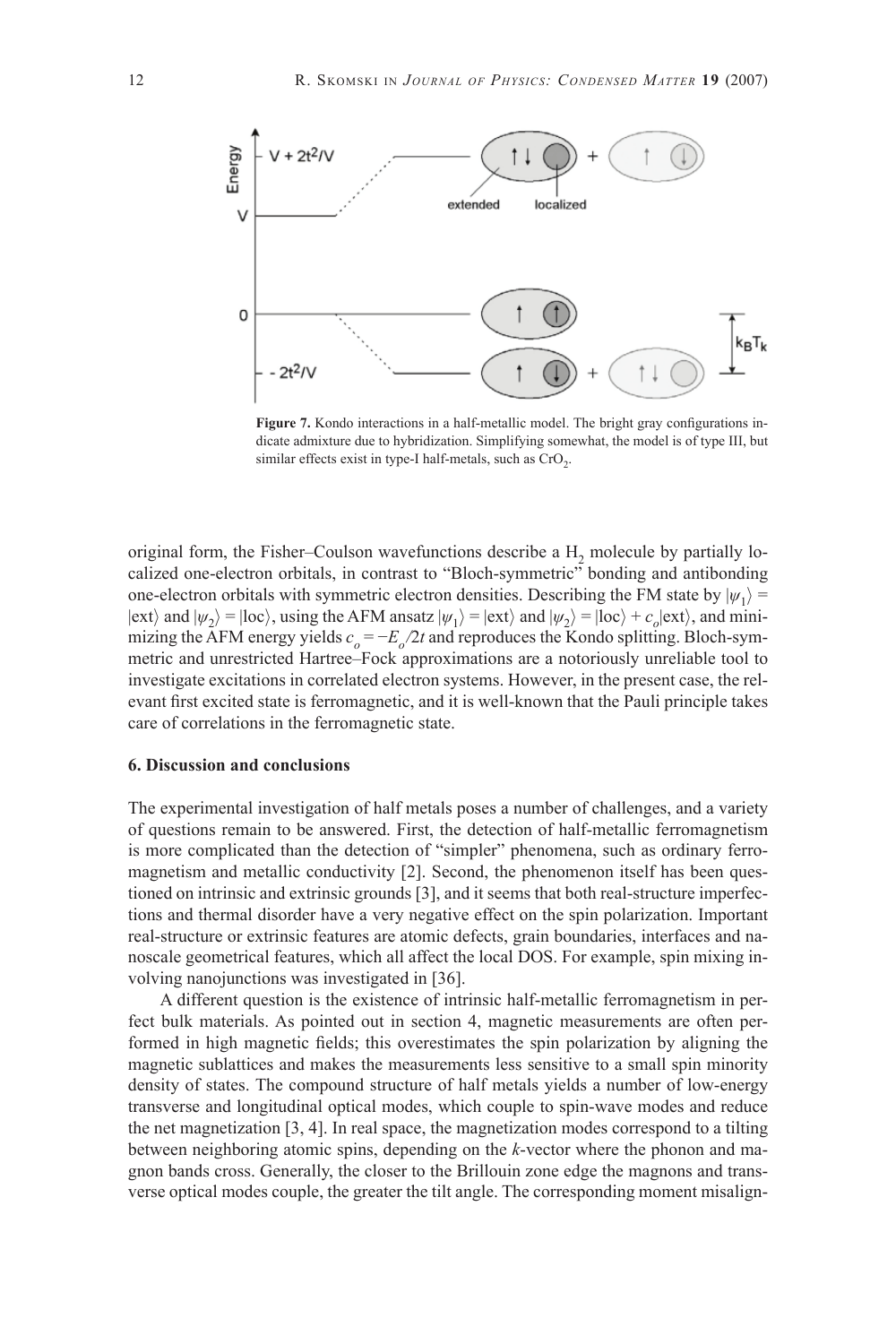ment gives rise to a pronounced spin mixing (section 4). Examples of the involvement of phonons NiMnSb,  $CrO_2$ , Fe<sub>3</sub>O<sub>4</sub>, and La<sub>0.7</sub>Sr<sub>0.3</sub>MnO<sub>3</sub> [3, 4]. In the latter case, the spinwave softening is related to the proximity of the charge-ordered insulating state, that is, to the FM–AFM transition mentioned in section 5. The spin mixing is complemented by temperature-dependent changes in the density of states, both subband shifts, as in figure 2, and distortions of the shape, as in figure 6. Little is known about the relative depolarization contributions of the different mechanisms, and their investigation remains an ongoing challenge.

One aspect of this paper is the role of correlations. In the limit of strong intra-atomic exchange, the spin-mixing model of section 3 works well, although it fails to address specific correlation effects. Magnons are included and are well described in this strong-correlation regime, because changes in the density of the states caused by disorder and noncollinear spin states leave the atomic moments unchanged. In the opposite limit of relatively weak intra-atomic exchange, one-electron effects yield a pronounced modification of the atomic moments, similar to the moment reduction in very weak itinerant magnets. There are no magnons in the usual sense, especially at large wavevectors. If one tries to create a noncollinear state with large *k*-vector, then the magnetization collapses in this regime, rather than undergoing rotation. A good example is the collapse of the Ni moment discussed in section 5.1.

Half-metallic ferromagnets seem to exhibit a general trend towards magnetic instabilities, both locally and globally. This reflects the band structure of typical half-metals, with several nonequivalent sites or sublattices, competing ferromagnetic and antiferromagnetic interactions, and partially unstable atomic moments. Compared to alloys, moment reductions, or "high-spin–low-spin" transitions, may be less important in oxides, but oxides tend to exhibit relatively weak ferromagnetic or predominantly antiferromagnetic interatomic exchange [8]. In a crude approximation, the temperature dependence of the hybridization gap of both alloys and oxides is described by (7), so there are two ways of improving the spin polarization below  $T_c$ : (i) larger zero-temperature hybridization gaps and (ii) less pronounced interatomic hopping (narrow bands). Structural imperfections—such as defects and interfaces, short-wavelength thermal excitations, and phonons—amplify the effect of magnetic instabilities. Defects remain a nontrivial challenge in oxides, including  $CrO<sub>2</sub>$ , which is one of the few oxides with predominantly ferromagnetic exchange.

The spin structure is also influenced by *spin–orbit* coupling [8, 16, 27, 37, 38]. Spin– orbit interactions are often small in simple ferromagnets but they become important when the leading exchange and hopping contributions nearly cancel each other. One example is Dzyaloshinskii–Moriya (DM) interactions [16, 27, 37], which occur not only in perfect crystals with broken inversion symmetry but also in spin glasses and nanostructures. Other examples are magnetocrystalline anisotropy and magnetostriction, which both originate from spin–orbit coupling and may enhance the noncollinearity of the spin state of polycrystalline and imperfect samples.

In conclusion, we have investigated the spin polarization of half-metallic ferromagnets. At finite temperatures, the picture is intermediate between the strongly correlated Heisenberg and weakly correlated one-electron limits. In addition to Heisenberg interactions with largely conserved magnetic moments and spin mixing, there are Stoner-type contributions, characterized by reduced atomic moments, and complicated distortions of the DOS. In the simplest model, the Stoner mechanism means that the hybridization gap closes due to reduced exchange splitting between majority and minority bands. These mechanisms all contribute to the widespread thermal depolarization and are enhanced by the presence of two or more sublattices in typical half metals. Correlations are analyzed by a version of the Kondo model and by an unrestricted Hartree–Fock approximation, which becomes exact for the considered Kondo problem. However, correlation effects are relatively unimportant